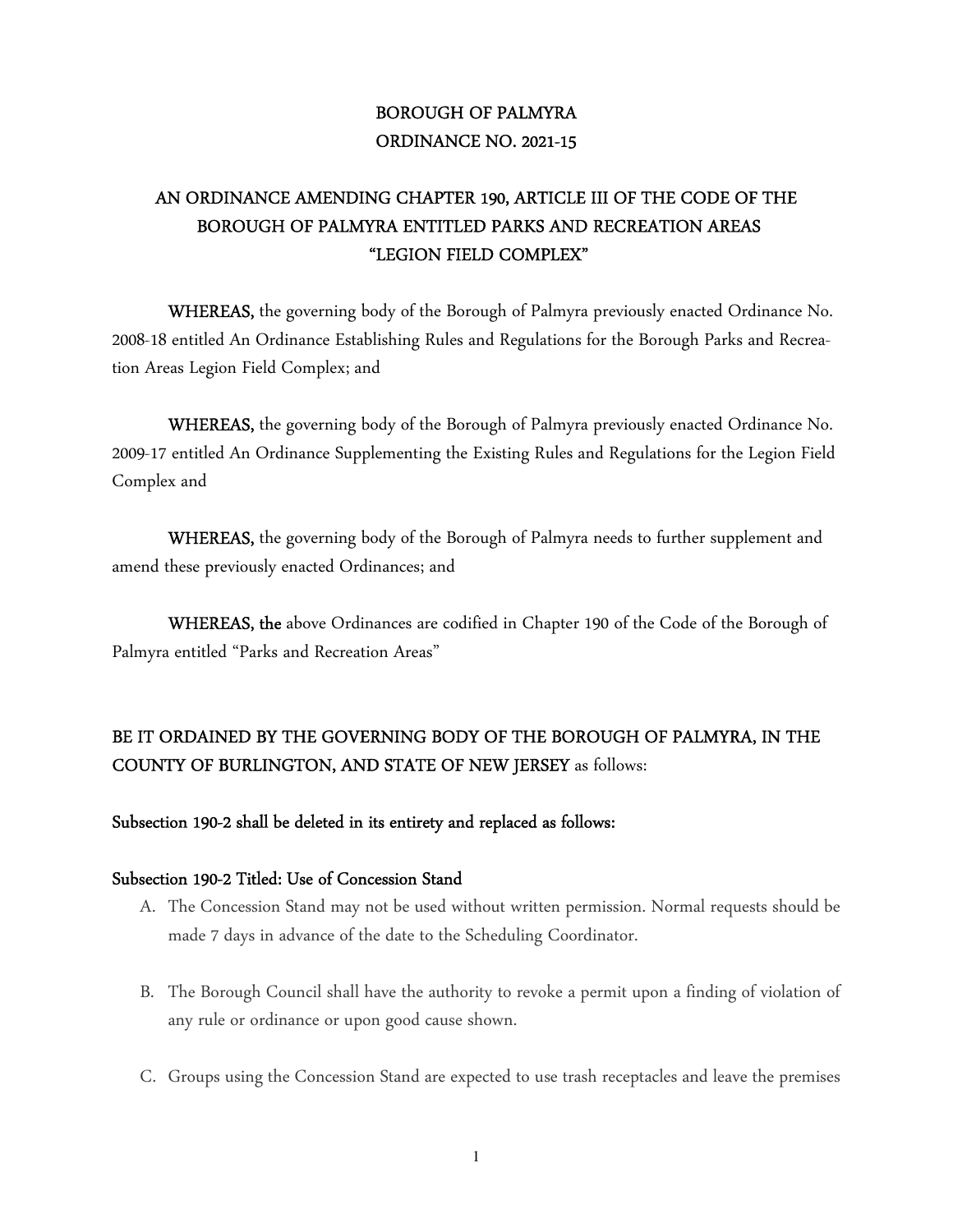clean and orderly.

- D. When leaving the Concession Stand, supervisors of activities shall:
	- 1. Check that thermostat is turned down.
	- 2. Ensure that lavatories are flushed and clean.
	- 3. Check that all lights are turned off. Only authorized adults shall actuate the main electrical control box.
	- 4. Check that all doors are locked.
- E. Keys issued to coaches and supervisors are to be returned at end of season.

# Adding: F. Fees/Terms for Usage

- 1. Required Security Deposit, per season \$500.00; per short-term \$50.00 (With a 5-day notice the Borough reserves the right to share any daily use during a seasonal rental)
- 2. Fees; per season \$100.00, per day \$25.00
- 3. Posting of a certificate of insurance for the relevant period setting forth general liability insurance, including premises, operations, product liability, broad form property damage and personal injury coverage, with a \$1,000,000/\$2,000,000 per acc/agg. The Borough must be named as an additional insured and should not be subject to any deductibles.
- 4. All scheduling requests must be submitted a minimum of 3 days prior to the start of the event or begining date of use.

# Subsection 190-5 Permission to Use Facilities

Changes: Permission to use Borough Facilities will be granted by Scheduling Coordinator with approval from Facilities Coordinator, Administrator and/or Borough Council.

# Subsection 190-15

Delete current and replace with the following: Any person violating any of the provisions of this article or any rule or regulation promulgated pursuant hereto shall, upon conviction, be subject to the replacement, repair or restoration of any damaged park property, loss of any security deposits and subject to a fine not to exceed \$150.00 for first offence; repeat offenders shall be subject to the replacement, repair or restoration of any damaged park property, loss of any security deposits and subject to a fine not to exceed \$500.00 and, in default of payment thereof, may be sentenced to imprisonment in the county jail, in the discretion of the Magistrate, for a term not exceeding 90 days.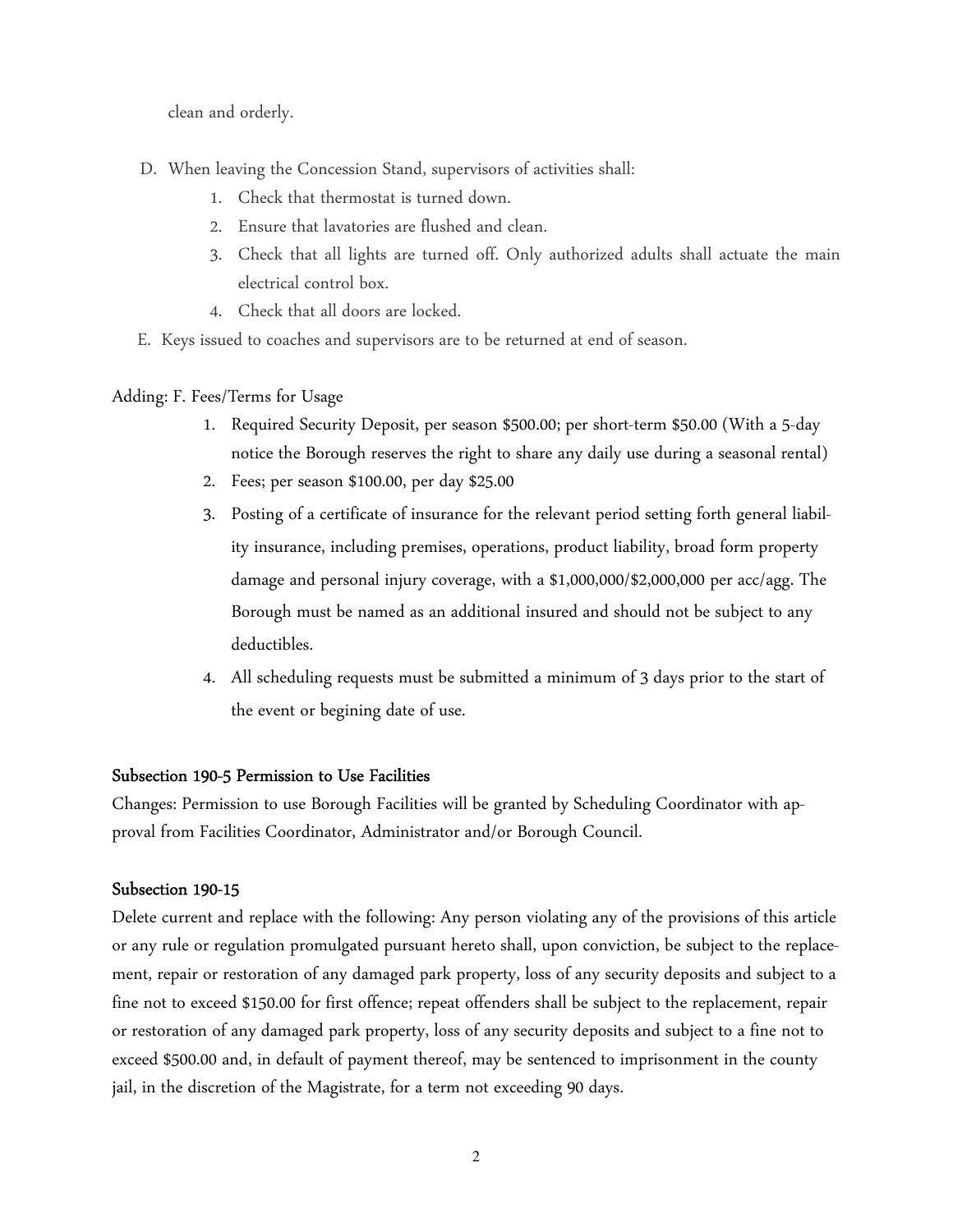## Chapter 190, Article III of the Code of the Borough of Palmyra is hereby amended as follows:

### Subsection 190-23A shall be deleted in its entirety and replaced as follows:

#### 190-23A:

No organization or group of individuals may utilize the athletic fields, tennis courts, concession stand at the Legion Field Complex without the written permission of the Borough and its scheduling office. The first priority for the use of the athletic fields, bathrooms, and concession stand shall be given to any nonprofit Palmyra youth athletic organization. A non-profit Palmyra youth athletic association for purposes of this article shall be defined as a youth athletic association that is organized to promote a sports program for children under the age of 18 years that is principally located in Palmyra and has, as a majority of its members, Palmyra residents. In the event that no Palmyra youth athletic organization is scheduled to utilize a particular athletic field, court, bathroom, and/or concession stand, ("the Legion Field facilities") the next priority is to be given to any not-for-profit organization or group located in Palmyra or having a majority of its members being Palmyra residents ("Palmyra not-for-profit").

Prior to receiving the permission from the Borough to utilize the Legion Field facilities, an application must be completed by any organization or group of individuals on a form supplied by the Borough of Palmyra. No such application shall be approved without the furnishing of the following information:

- 1. Full name of the applicant and organization.
- 2. Mailing address of the applicant and organization.
- 3. At least two contact persons including names, addresses and phone numbers.
- 4. Acknowledgment of receipt of rules and regulations.
- 5. Date and scheduled times of proposed uses on particular fields
- 6. Dates and schedule times of requested light usage.
- 7. Specification of facilities requested.
- 8. Posting of a certificate of insurance for the relevant period setting forth general liability insurance, including premises, operations, product liability, broad form property damage and personal injury coverage, with a \$1,000,000/\$2,000,000 per acc/agg. The Borough must be named as an additional insured and should not be subject to any deductibles.
- 9. Name (s) of responsible individual(s) who will be **present** on each scheduled usage.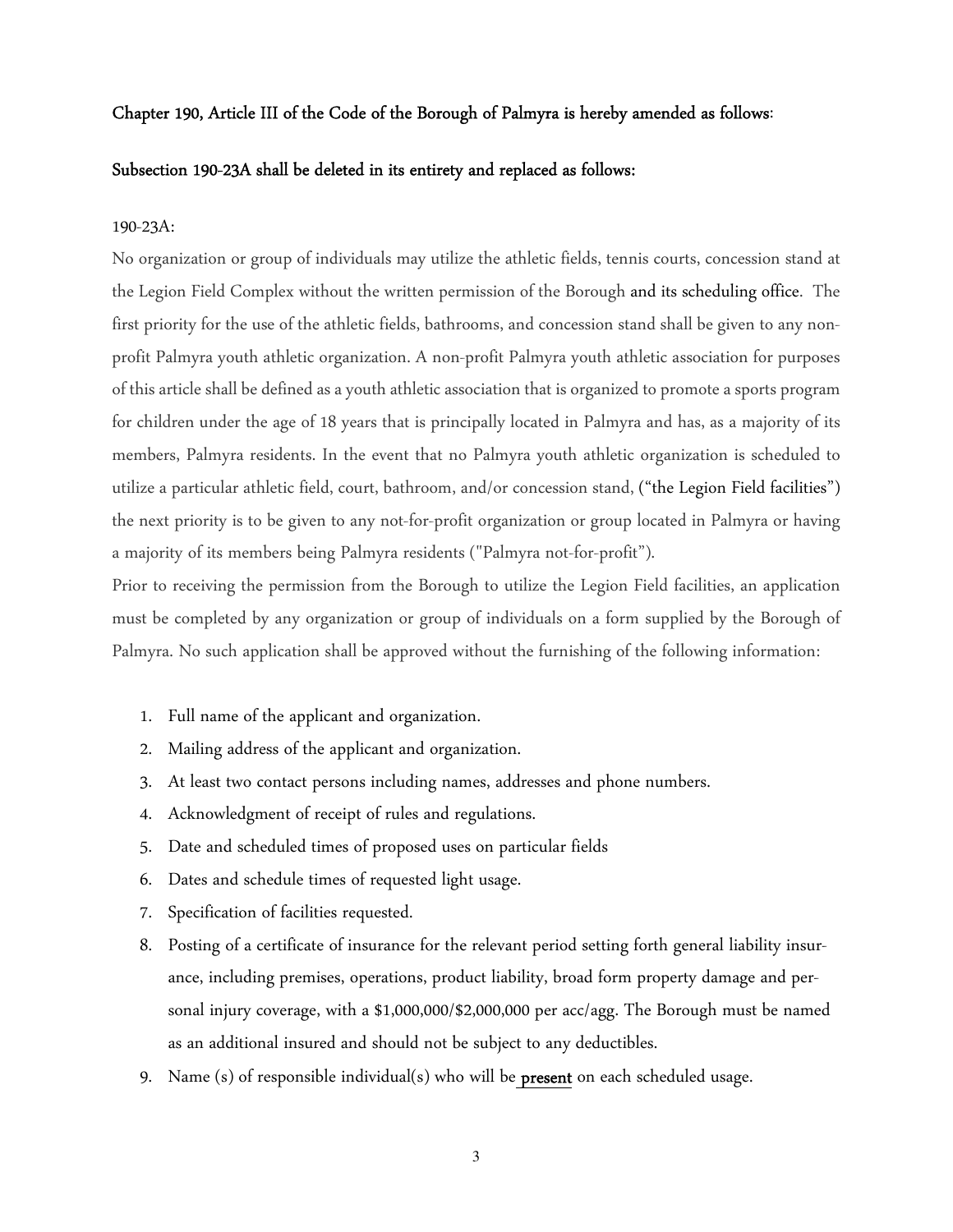- 10. For any Palmyra youth athletic association or Palmyra not-for-profit that will have individuals under the age of 18 years participating in any athletic activity, the full names and addresses of all coaches who will be present and/or the name(s) of all supervising adults, and an authorization signed by each such coach or supervising adult permitting the Chief of Police or his designee to check the criminal histories of any such individuals and to provide such records to the governing body. In the event that any such individual possesses a criminal record in New Jersey or any other state, the Borough shall reserve the right to ban such individual from the Legion Field Complex, and all Borough owned Facilities.
- 11. For each scheduled game, practice or event for a Palmyra youth athletic organization, proof that at least one coach will have completed the safety orientation and skills training program as set forth in N.J.S.A. 2A:62A-6 et seq. that is approved by the State of New Jersey.
- 12. For any organization or group of individuals, the submission of a security deposit in the sum of \$500.00 Borough officials shall have the authority to regulate activities and use of facilities in such areas to prevent congestion and to secure maximum use for the comfort and enjoyment of all. Visitors shall comply with any directives given for this purpose. The use of any facility shall be reasonable and in lengths of time in relation to the number of persons desiring to use such facilities. No person shall arbitrarily or unreasonably exclude or prevent other persons from using such facilities. No other organization or group of individuals than the ones authorized by the Borough of Palmyra and issued a permit shall utilize the Legion Field facilities, during any scheduled time. Any organization that fails to request to have the lights turned-off on the fields they were using upon completion of its usage, but before the requested scheduled time for shut off, shall be assessed a fine of \$25.00 per occurrence.
- 13. Any additional documents/forms as requested by the Borough of Palmyra

## A new Subsection 190-23 D. entitled Fees shall read as follows:

# Fee Schedule- Legion Field Complex, Tennis Courts, Volleyball Court and Bocce Court:

One week to two weeks shall be \$100.00 per week

Three weeks to four weeks shall be \$75.00 per week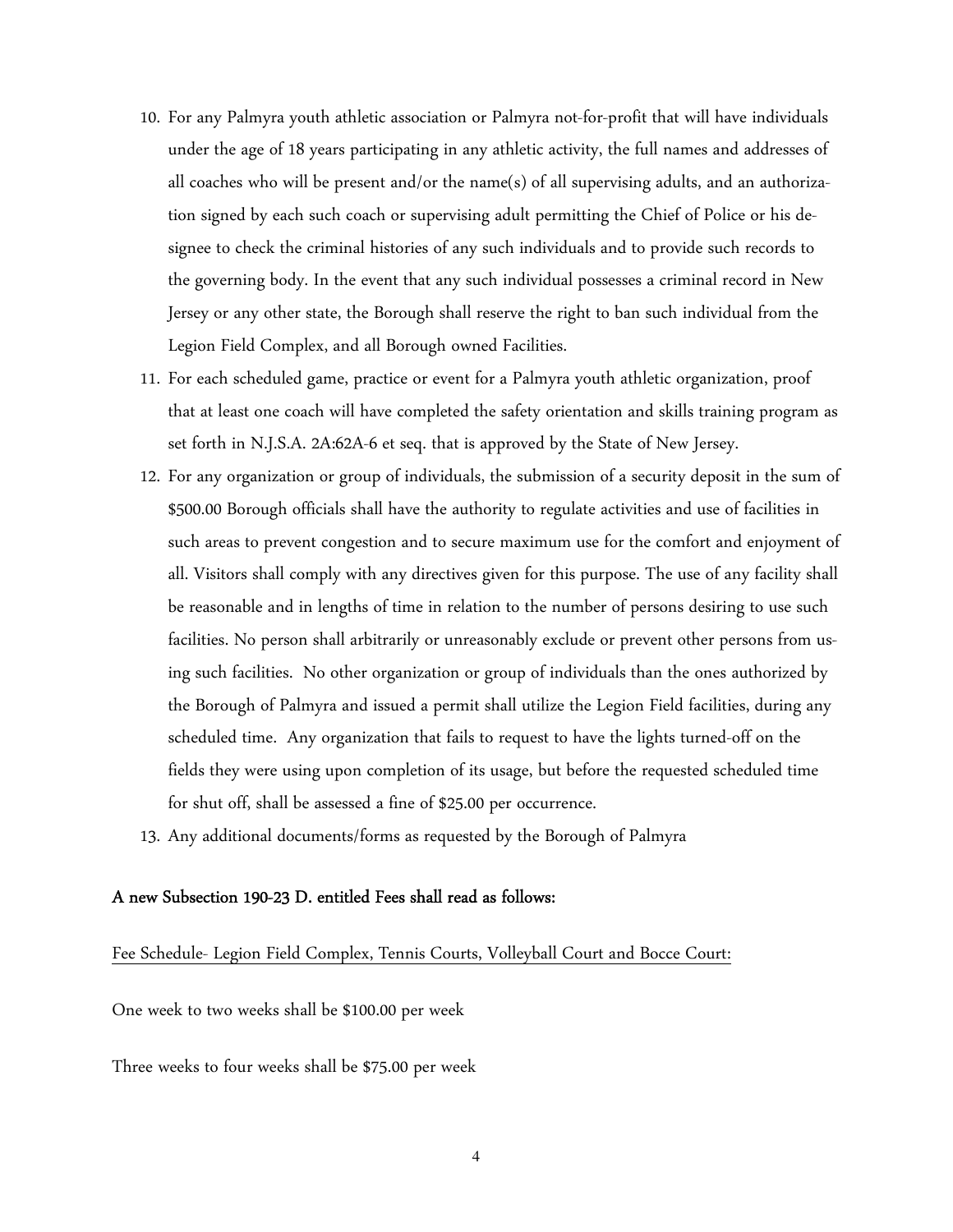Any organization that seeks to utilize the Legion Field Facilities, Tennis Courts, Volleyball Court and Bocce Court for more than 30 dates shall be considered to be a seasonal user. The duration of the season shall not exceed 120 days from the date of the issuance of the seasonal permit.

Any seasonal user shall pay a fee of \$750 per season for use of a particular field at the Legion Field Complex, Tennis Courts, Volleyball Court or Bocce Court and will be issued a permit for the season. Field lights shall be scheduled at the rate of \$20.00 to \$25.00 per hour, except Palmyra youth athletic organizations. (Note: if scheduled lights are not request to be turned off, additional charges will apply) Fee Schedule -Concession Stand

For any organization or group of individuals, the submission of a security deposit in the sum of \$500.00. Borough officials shall have the authority to regulate activities and use of Concession Stand to secure maximum use for the comfort and enjoyment of all. (change/delete or modify dates in a daily/seasonal permit issued)

## One day usage fee shall be \$25.00

Any organization that seeks to utilize the Concession Stand for more than 30 dates shall be considered to be a seasonal user. The duration of the season shall not exceed 120 days from the date of the issuance of the seasonal permit.

Any seasonal user shall pay a fee of \$100.00 per season for use of the Concession Stand at Legion Field Complex and will be issued a permit for the season. (Keys will be issued and must be returned after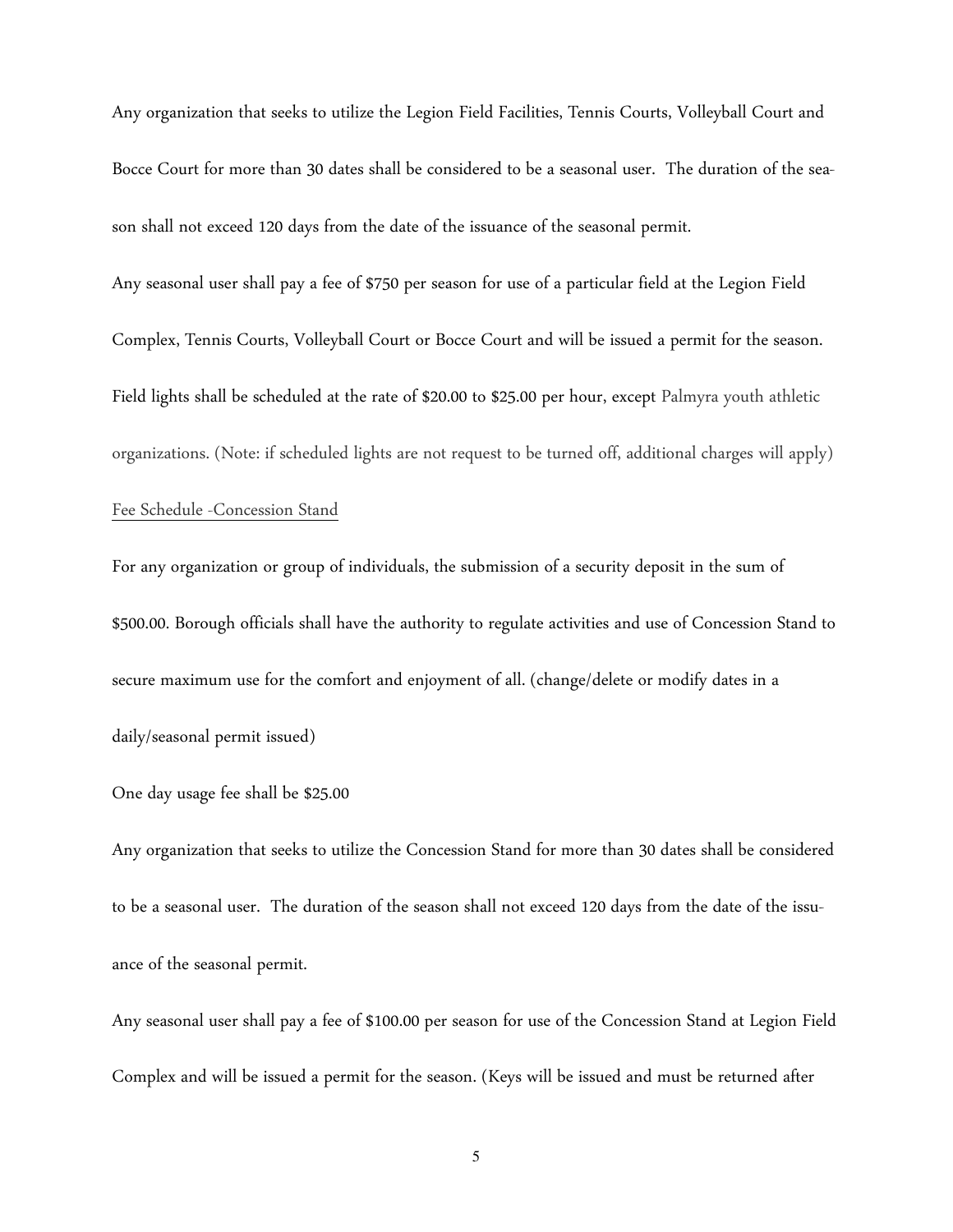clean-up and scheduled usage)

## Fee Schedule – Parks, Promenade

All groups/ organizations or individual wishing to utilize the Borough Parks or Promenade for special events shall be required to Post of a certificate of insurance for the relevant period setting forth general liability insurance, including premises, operations, product liability, broad form property damage and personal injury coverage, with a \$1,000,000/\$2,000,000 per acc/agg. The Borough must be named as an additional insured and should not be subject to any deductibles.

For any organization or group of individuals, the submission of a security deposit in the sum of \$200.00.

One day usage fee shall be \$50.00

Additional fees shall be applied if the use of the PA system in the Band shell is requested; including a \$100.00 security deposit and \$50.00 daily usage fee.

All scheduling requests must be submitted a minimum of 3 days prior to the start of the event or begining date of use.

# A new Subsection 190-23 E. entitled Fees shall read as follows:

#### Community Center Usage and Fees

For any organization, group or individuals wishing to use the Community Center Gym, Kitchen, the submission of a security deposit in the sum of \$500.00 shall be required.

For any organization, group or individuals wishing to use the Kids Room, Meeting Rooms, Art Room Lounge, the submission of a security deposit in the sum of \$150.00 shall be required.

For any organization, group or individuals wishing to use the Kitchen, the additional submission of a \$200.00 cleaning deposit shall be required, along with a non-refundable \$10.00 Kitchen Orientation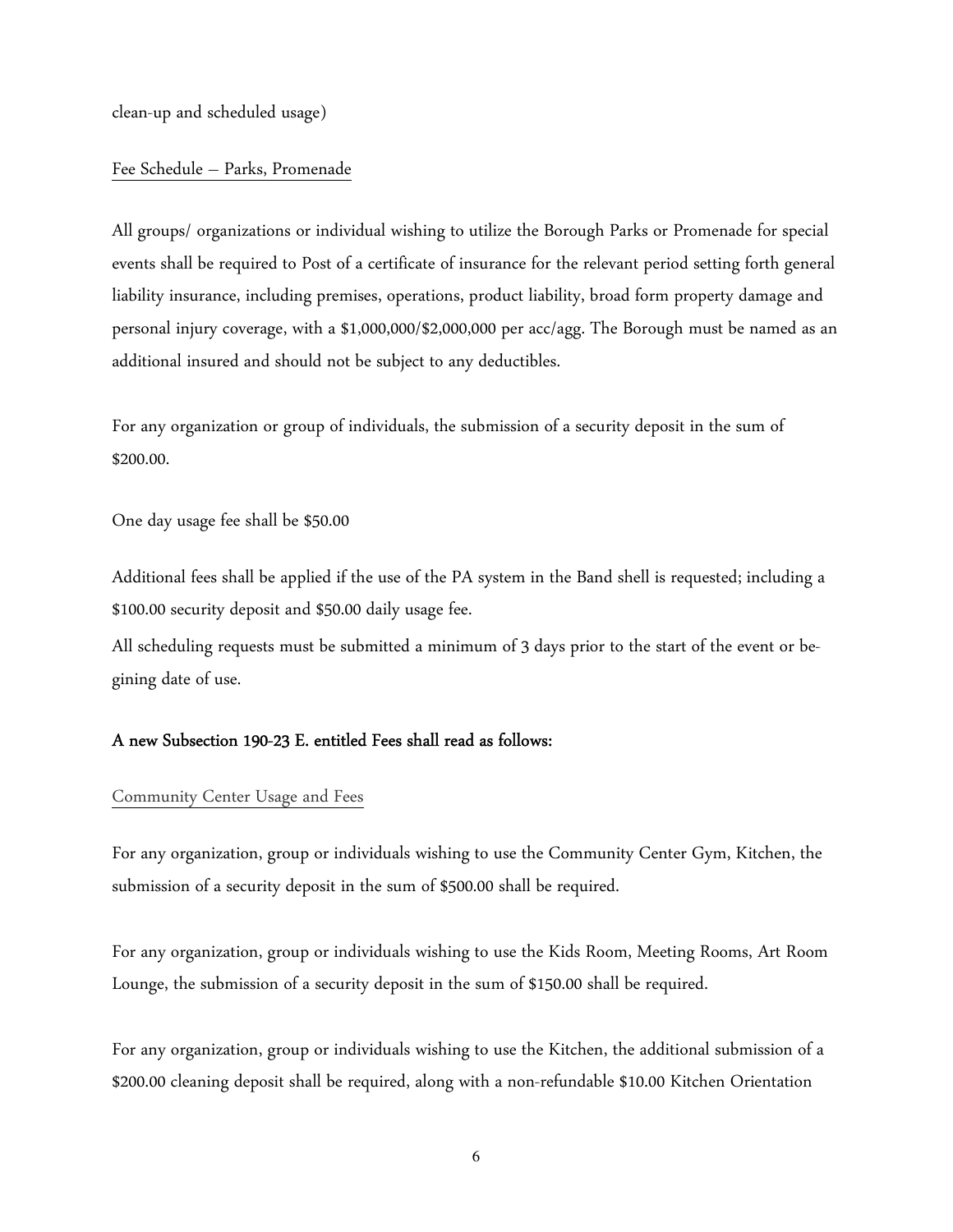Fee. (Kitchen Orientation must be completed if the stove is to be used)

All scheduling requests must be submitted a minimum of 3 days prior to the start of the event or begining date of use.

All groups, organizations or individuals wishing to utilize the Community Center for activities/events, etc. shall be required to Post of a certificate of insurance for the relevant period setting forth general liability insurance, including premises, operations, product liability, broad form property damage and personal injury coverage, with a \$1,000,000/\$2,000,000 per acc/agg. The Borough must be named as an additional insured and should not be subject to any deductibles.

Community Center is available to 501c3 non-profit organizations at reduced prices.

No organization, group or business shall use the Borough of Palmyra Community Center as it's "legal address" or home base of operation or list the Borough of Palmyra as its business address. The Borough of Palmyra will not accept US mail or other legal service of letters and/or packages.

## Fee Schedule shall be as follows:

.

- (1) Gym Rental Fee shall be \$150.00 flat fee for 4-hour time slot (over 4 hrs. shall be billed at \$25.00 per each additional hour)
- (2) Meeting Room A & B, the Kid's Room, the Lounge or Community Rooms fee shall be \$25.00 per hour
- (3) Computer Room fee shall be \$25.00 per hour
- (4) Kitchen Rental shall be \$150.00 flat fee for a 4-hour time slot (over 4 hours shall be billed at \$25.00 per each additional hour)

\*\* All fees maybe adjusted by the Facilities Coordinator, Administrator or the Governing Body as deemed appropriate.

All other ordinances or prior leases in conflict or inconsistent with this ordinance or the new